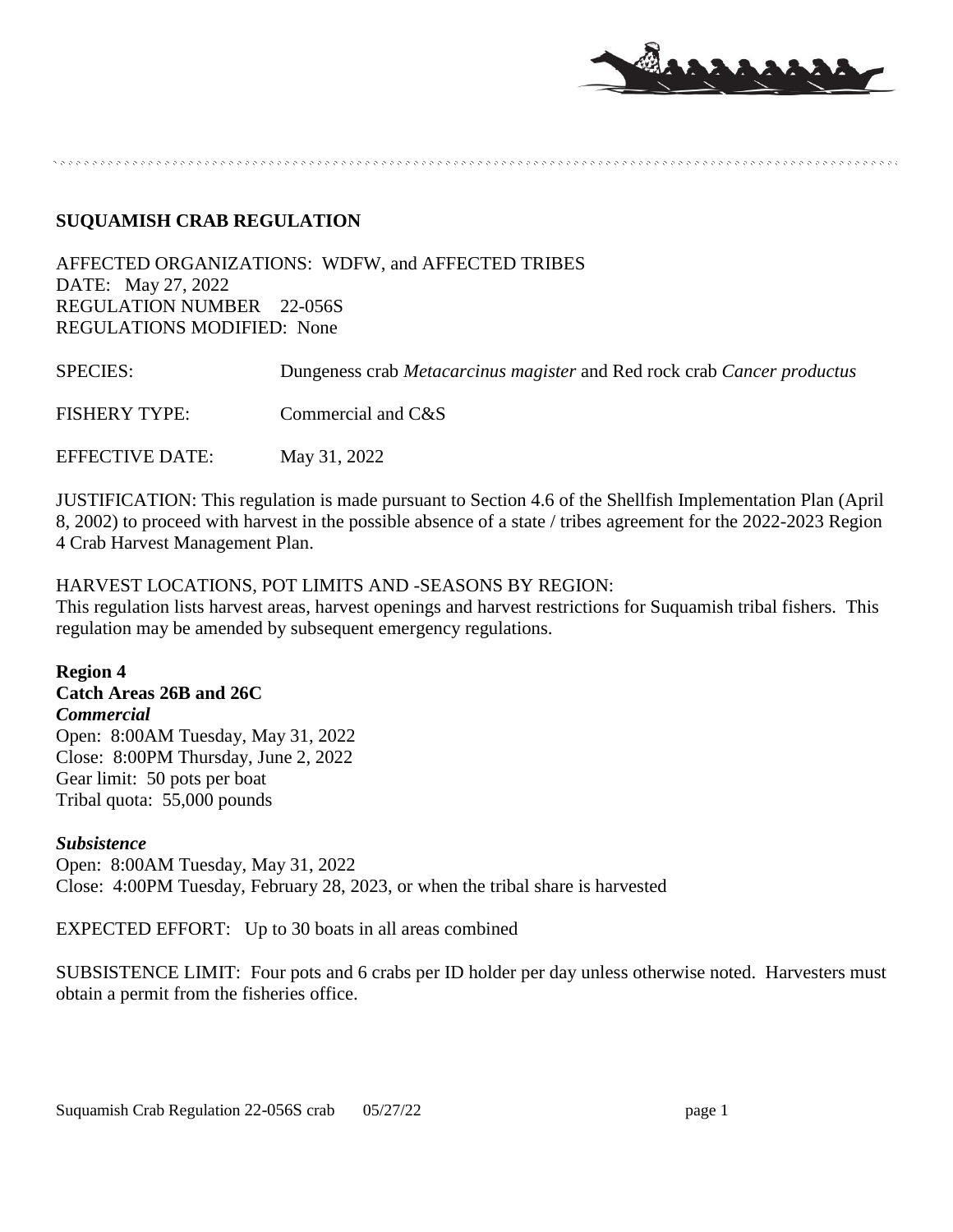

HARVEST AREA DESCRIPTION:

# **Region 4**

**Catch Area 26B**: Those waters of Puget Sound south of a line from Apple Cove Point to Edwards Point, and east of a line from Point Monroe, Bainbridge Island, to the mouth of Miller Bay, and east of a line from Beans Point on Bainbridge Island to Orchard Point, and northerly of a line from the ferry dock at Point Southworth to Brace Point.

**Catch Area 26C**: Those waters of Puget Sound westerly and adjacent to Catch Area 26B.

## GEAR:

- In Region 4, each unattended pot must be attached to a surface buoy which is neither red and white or yellow in color. In other regions, strings of pots may be attached to one buoy according to the specification for each regional management plan. The buoy must be clearly marked with the license holder's Tribal fishing identification number (58XXX). Lines attaching buoys to pots must be weighted sufficiently to prevent the line from floating on the surface.
- In other regions (as permitted in regional plans), each pot or string of pots (longline) must be attached to a surface buoy that is capable of floating a 5-pound weight. Buoys attached to gear used for commercial fishing can be any color or color combination except half red and half white. If red and white buoy colors are used, a minimum of 30% of the surface buoy(s) will be prominently marked with an additional color other than red and white. Buoys shall be conspicuously marked with a registered identification number.
- All crab pots must have two escape rings not less than 4 1/4 inches inside diameter. Escape rings must be located on the top half of the pot.
- Each pot must have a 3-inch by 5-inch biodegradable cord panel (natural fiber, maximum thread size 120 or approx. 1/8 inch) or a biodegradable loop attached to the pot lid hook
- Pots, ring nets, and hand-operated instruments that do not penetrate the shell are the only lawful gear for crab harvest.
- No crab gear shall be tended more than one half-hour before sunrise or more than one half-hour after sunset.

## SIZE AND SEX LIMIT:

- Minimum size for male Dungeness crab is 6 1/4 inches. Minimum size is measured using a caliper across the back at the widest part of the shell immediately in front of, but not including the outside of, the tips.
- Retention of female and soft-shelled Dungeness crab is prohibited and must be released immediately.
- Red rock crab of either sex with a carapace width or 5 inches (127 mm) or greater may be retained.

## OTHER RESTRICTIONS:

No harvest one half hour before sunrise and one half hour after sunset is allowed.

Suquamish Crab Regulation 22-056S crab 05/27/22 page 2